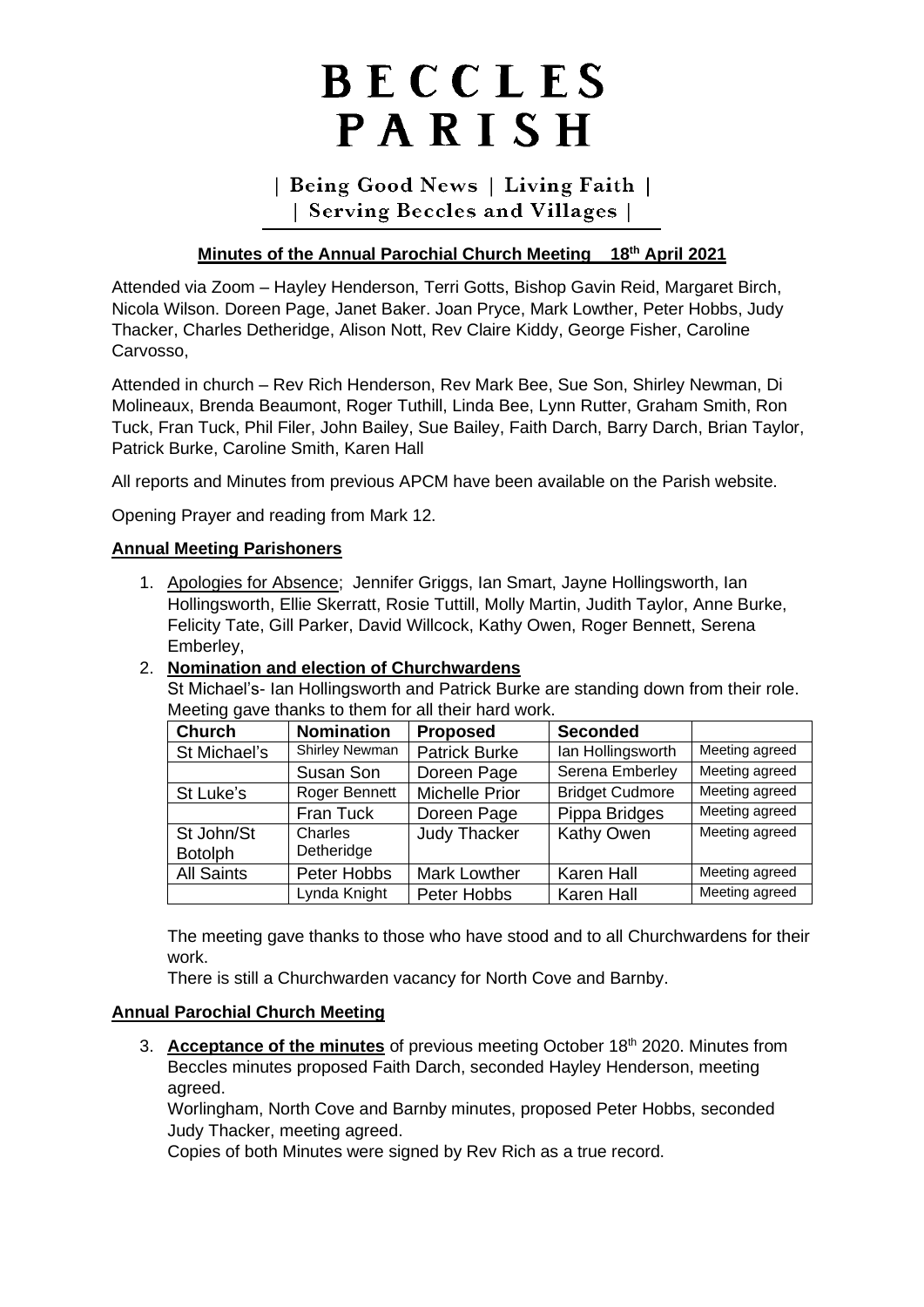# 4. **Reports of Electoral Roll Officers**

St Michael's 116 St Luke's 57 Worlingham 24 North Cove/Barnby 25

Rev Rich gave thanks to all Electoral Roll Officers for their hard work. All are willing to continue in the roll.

## 5. **Elections and Appointments**

bThis is the first APCM for a joint Beccles with North Cove and Barnby PCC- one PCC for all churches. Thanks to all who have worked for the churches.

### **Election PCC members**

| Proposed John Bailey                              | Seconded Sue Bailey           |
|---------------------------------------------------|-------------------------------|
| <b>Proposed Serena Emberley</b>                   | <b>Seconded Felicity Tate</b> |
|                                                   | <b>Seconded Patrick Burke</b> |
| <b>Proposed Serena Emberley</b>                   | Seconded Doreen Page          |
|                                                   |                               |
| Proposed Fran Tuck                                | <b>Seconded Roger Bennett</b> |
| Proposed Fran Tuck                                | Seconded Diane Flemming       |
| Proposed Brenda Beaumont Seconded Alfred Beaumont |                               |
| Proposed Vanessa Hembling Seconded Andy Gelston   |                               |
| <b>North Cove and Barnby</b>                      |                               |
|                                                   | Proposed Kathleen Filbey      |

| Kathy Owen   | Proposed Charles Detheridge Seconded Judy Thacker |                       |
|--------------|---------------------------------------------------|-----------------------|
| Joan Pryce   | Proposed David Pryce                              | Seconded Judy Thacker |
| Judy Thacker | Proposed Charles Detheridge Seconded Kathy Owen   |                       |

#### Worlingham

| Mark Lowther | <b>Proposed Peter Hobbs</b>  | Seconded Karen Hall  |
|--------------|------------------------------|----------------------|
| Karen Hall   | <b>Proposed Mark Lowther</b> | Seconded Peter Hobbs |

There is one vacancy for Worlingham PCC as Chris Stone is standing down. Thanks to Chris for his work and support. Meeting agreed to all nominations.

#### c**Deanery Synod**

The meeting gave a vote of thanks to Barry Darch and Caroline Smith for their service. There are 4 vacancies for the Synod. Currently 2 nominations<br>Terri Gotts Proposed Susan Son Seconded Fran Tuck Terri Gotts **Proposed Susan Son** Seconded Fran Tuck<br>
Doreen Page Proposed Susan Son Seconded Fran Tuck Doreen Page Proposed Susan Son Meeting agreed to nominations. Anyone interested in remaining 2 vacancies to speak with Rev Rich.

#### d**Deputy Churchwardens St Michael's and St Luke's**

Patrick Burke and Felicity Tate Roger Bennett and Brenda Beaumont Meeting agreed.

#### e**Appointment of Sides-Persons Welcomers**

Current lists need reviewing and new people to be involved. Rev Rich and Rev Mark are looking to hold training around a range of roles, including this.